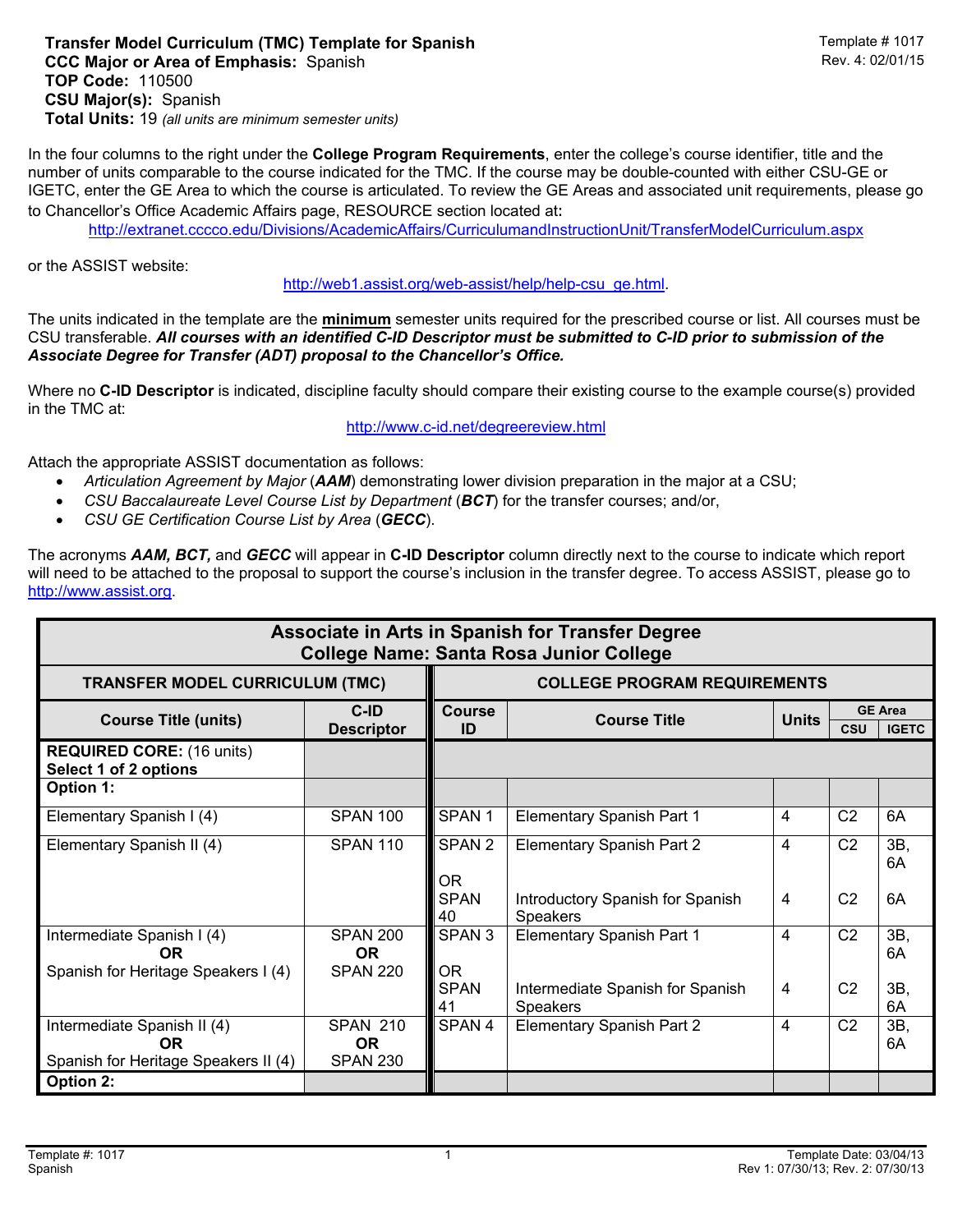| <b>Substitution Courses:</b>                                           | <b>BCT</b>                    |                                                                                              | Any course from List A                                             |                           |                                  |          |
|------------------------------------------------------------------------|-------------------------------|----------------------------------------------------------------------------------------------|--------------------------------------------------------------------|---------------------------|----------------------------------|----------|
| If a student places out of any core                                    |                               |                                                                                              | OR;                                                                |                           |                                  |          |
| course(s) and is not awarded units                                     |                               | <b>ANTHR</b>                                                                                 | Anthropology of Globalization                                      | 3                         | D1,                              | 4A,      |
| for that course, the student will                                      |                               | O 30                                                                                         |                                                                    |                           | D7                               | 4G       |
| need to take additional units to                                       |                               | <b>ENGL</b><br>25                                                                            | Introduction to Language Study                                     | 3                         | C <sub>2</sub>                   | 3B       |
| compensate for the course/units<br>required to reach at least 18 total |                               | <b>HIST 21</b>                                                                               | Race, Ethnicity and Gender in                                      | 3                         | D3,                              | 4C,      |
| units in the major (Title 5                                            |                               |                                                                                              | American Culture                                                   |                           | D4,                              | 4D,      |
| regulations). Course substitutions                                     |                               |                                                                                              |                                                                    |                           | D6,                              | 4F,      |
| are made at the discretion of the                                      |                               |                                                                                              |                                                                    |                           | F <sub>1</sub>                   | 7A       |
| local college and may or may not be                                    |                               |                                                                                              |                                                                    |                           |                                  |          |
| delineated in the local degree.                                        |                               |                                                                                              |                                                                    |                           |                                  |          |
| Suggested substitutions include                                        |                               |                                                                                              |                                                                    |                           |                                  |          |
| courses in List A. Additional                                          |                               |                                                                                              |                                                                    |                           |                                  |          |
| suggested course substitutions are                                     |                               |                                                                                              |                                                                    |                           |                                  |          |
| contained in the finalized Transfer<br>Model Curriculum (TMC).         |                               |                                                                                              |                                                                    |                           |                                  |          |
|                                                                        |                               |                                                                                              |                                                                    |                           |                                  |          |
| LIST A: Select one (3-4 units)<br>Spanish Composition (3)              | <b>GECC</b>                   |                                                                                              |                                                                    |                           |                                  |          |
|                                                                        | CSU-GE: C2                    |                                                                                              |                                                                    |                           |                                  |          |
|                                                                        | IGETC: 3B                     |                                                                                              |                                                                    |                           |                                  |          |
| Elementary or Intermediate                                             | <b>GECC</b>                   |                                                                                              |                                                                    |                           |                                  |          |
| Conversational Spanish (3)                                             | CSU-GE: C2                    |                                                                                              |                                                                    |                           |                                  |          |
|                                                                        | <b>IGETC: 3B</b>              |                                                                                              |                                                                    |                           |                                  |          |
| Introduction to                                                        | <b>GECC</b>                   | <b>ENGL</b>                                                                                  | Chicano/Chicana Arts and                                           | 3                         | C <sub>2</sub>                   | 3B       |
| Spanish/Hispanic/Latin American                                        | CSU-GE: C2, D                 | 33                                                                                           | Literature                                                         |                           |                                  |          |
| Literature (3)                                                         | IGETC: 3B, 4                  |                                                                                              |                                                                    |                           |                                  |          |
| Latin American/Spanish History (3)                                     | <b>GECC</b>                   | <b>HIST</b>                                                                                  | History of Latin America from Pre-                                 | $\mathfrak{3}$            | D <sub>6</sub>                   | 4F       |
|                                                                        | CSU-GE: C2, D<br>IGETC: 3B, 4 | 8.1<br><b>HIST</b>                                                                           | Columbian to 1830                                                  | $\ensuremath{\mathsf{3}}$ | D <sub>6</sub>                   | 4F       |
|                                                                        |                               | 8.2                                                                                          | History of Latin America from 1830<br>to Present                   |                           |                                  |          |
|                                                                        |                               | HIST 26                                                                                      | History of Chicanos and Latinos                                    | 3                         | D3,                              | 4C,      |
|                                                                        |                               |                                                                                              | from 1848 to Present                                               |                           | D <sub>6</sub>                   | 4F       |
|                                                                        |                               | HIST 33                                                                                      | History of Mexico                                                  | 3                         | D <sub>6</sub>                   | 4F       |
| Hispanic/Latino Culture and                                            | <b>GECC</b>                   | <b>ANTHR</b>                                                                                 | Mesoamerican Orgins of Latino                                      | 3                         | C <sub>2</sub>                   | 3B       |
| Civilization (3)                                                       | CSU-GE: C2, D                 | O 31                                                                                         | Culture                                                            |                           |                                  |          |
|                                                                        | IGETC: 3B, 4                  | <b>HUMAN</b>                                                                                 | Culture & Values in Latin America &                                | 3                         | C <sub>2</sub>                   | 3B       |
|                                                                        |                               | 23                                                                                           | the Caribbean                                                      |                           |                                  |          |
| An Elementary or Intermediate level                                    | <b>GECC</b><br>CSU-GE: C2     | FREN 1<br>FREN 2                                                                             | <b>Elementary French Part 1</b><br><b>Elementary French Part 2</b> | 4<br>4                    | C <sub>2</sub><br>C <sub>2</sub> | 6A<br>6A |
| course in another language (i.e.,<br>French, Italian, Latin, or        | <b>IGETC: 3B</b>              | FREN <sub>3</sub>                                                                            | Intermediate French Part 1                                         | 4                         | C <sub>2</sub>                   | 6A       |
| Portuguese) ONLY in cases where                                        |                               | FREN 4                                                                                       | Intermediate French Part 2                                         | 4                         | C <sub>2</sub>                   | 6A       |
| courses beyond Intermediate                                            |                               | GERM 1                                                                                       | <b>Elementary German Part 1</b>                                    | 4                         | C <sub>2</sub>                   | 6A       |
| Spanish Intermediate are not                                           |                               | GERM 2                                                                                       | <b>Elementary German Part 2</b>                                    | 4                         | C <sub>2</sub>                   | 6A       |
| offered. (4)                                                           |                               | GERM <sub>3</sub>                                                                            | Intermediate German Part 1                                         | 4                         | C <sub>2</sub>                   | 6A       |
|                                                                        |                               | GERM 4                                                                                       | Intermediate German Part 2                                         | 4                         | C <sub>2</sub>                   | 6A       |
|                                                                        |                               | <b>ITAL 1</b>                                                                                | Elementary Italian Part 1                                          | 4                         | C <sub>2</sub>                   | 6A       |
|                                                                        |                               | <b>ITAL 2</b>                                                                                | <b>Elementary Italian Part 2</b>                                   | 4                         | C <sub>2</sub>                   | 6A       |
|                                                                        |                               | <b>ITAL 3</b>                                                                                | Intermediate Italian Part 1                                        | 4                         | C <sub>2</sub>                   | 6A       |
|                                                                        | <b>AAM</b>                    | <b>ITAL 4</b><br><b>SPAN</b>                                                                 | Intermediate Italian Part 2<br>Intermediate Conversation           | 4<br>3                    | C <sub>2</sub>                   | 6A       |
| Any course articulated as lower<br>division preparation in the Spanish |                               | 50C                                                                                          |                                                                    |                           |                                  |          |
| major at a CSU. (3)                                                    |                               |                                                                                              |                                                                    |                           |                                  |          |
|                                                                        | 19                            |                                                                                              |                                                                    | $19 -$                    |                                  |          |
| <b>Total Units for the Major:</b>                                      |                               |                                                                                              | <b>Total Units for the Major:</b>                                  | 20                        |                                  |          |
|                                                                        |                               | Total Units that may be double-counted<br>(The transfer GE Area limits must not be exceeded) |                                                                    |                           | $6-9$                            | $6-9$    |
|                                                                        |                               | <b>General Education (CSU-GE or IGETC) Units</b>                                             |                                                                    |                           |                                  | 37       |
|                                                                        |                               |                                                                                              |                                                                    | 39                        |                                  |          |